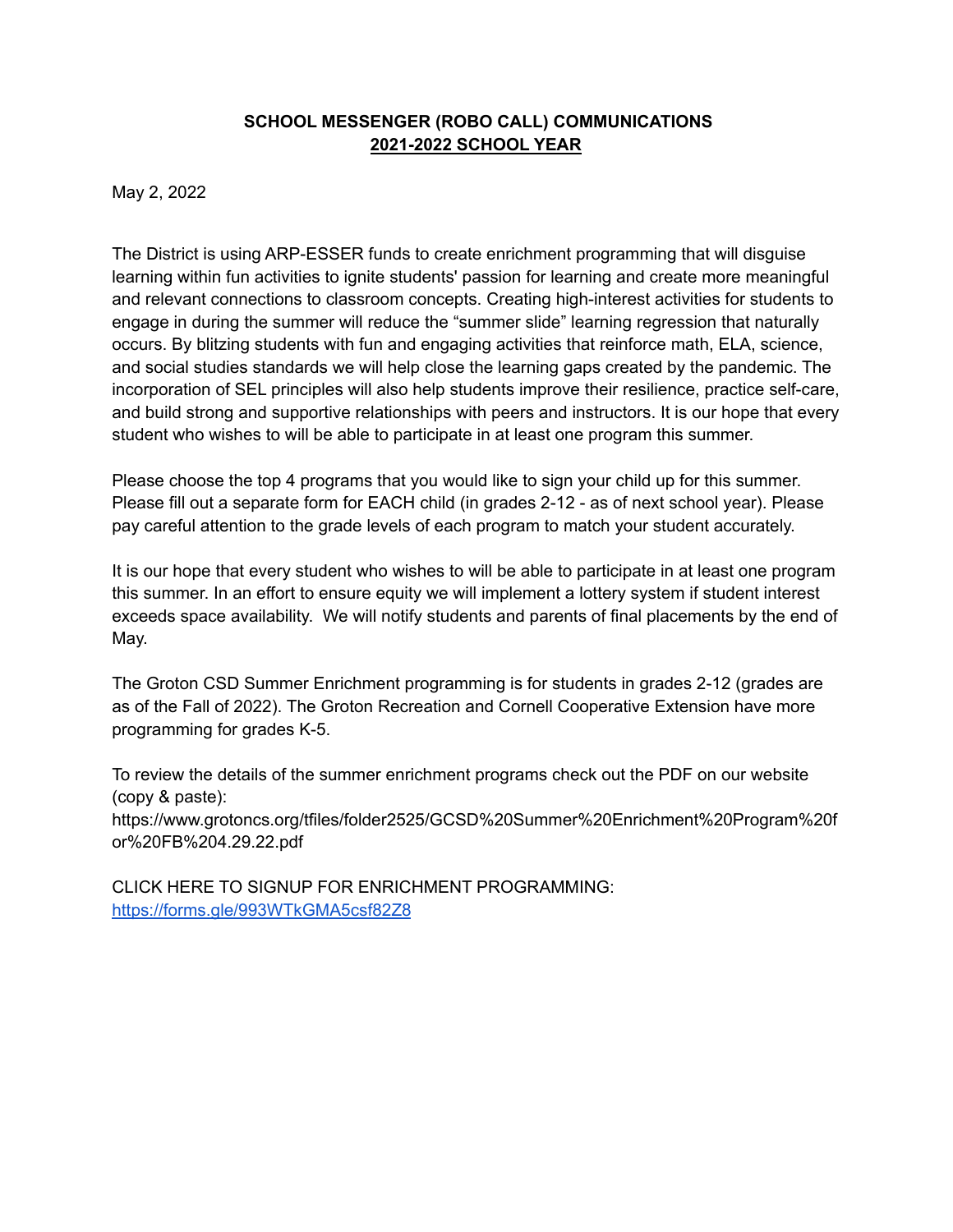#### January 11, 2022

### Dear Groton Community,

Throughout the pandemic schools have been asked to make changes to protocols and procedures with little to no advance notice. This morning, we received updated guidance from the Tompkins County Department of Health regarding new procedures for the tracing of close contacts of COVID-19 positive individuals. As I stated in my last communication with you on January 9th, when these efforts were first undertaken, school personnel would notify close contacts to quarantine at home and seek a COVID-19 test while they awaited communication from a county case investigator. *Under the new guidance from the health department, the expectation is for COVID-19 positive individuals to self-report the exposure to their close contacts.* This morning's meeting further clarified for school officials the shift the TCDOH is making from agency contact tracing to self-responsibility as it relates to COVID-19.

### What has changed:

- The county will no longer have responsibility for contact tracing EXCEPT for positive cases from a PCR test. Further, the DOH has stated they will be prioritizing those PCR case investigations that involve people under the age of 18 or the elderly. Isolation and quarantine notices will focus on households, as that is where data has shown the highest transmission of the virus to be occurring. **Isolation and quarantine orders from the DOH will be FIVE days in length, as long as symptoms are improving.** As has been the case in the past, vaccinated individuals who are close contacts will NOT be required to quarantine.
- The school will do their best to gather information on close contacts and notify them but cannot issue a quarantine notice. Instead, we will be encouraging close contacts to watch for symptoms and to stay home should they develop. **Families are encouraged to take personal responsibility for notifying close contacts of the positive case so that they may be watching for symptoms within their own households.**
- Individuals who test positive using a rapid at-home test (student or adult) should quarantine for FIVE days. **If symptoms have improved after 5 days (no fever for 24 hours, no runny nose, no phlegm in cough) individuals may return to school/work, and resume all normal activities.** Proper use of a mask upon return to work/school is emphasized, especially for the first five days of return. *This means students WILL be able to participate in extracurricular activities once they are well enough to be back in school.*
- If you are considered a close contact, follow the recommendations of what to do next, which can be found here:

### <https://tompkinscountyny.gov/health/factsheets/coronavirusfaq#qtandiso>

Note: If you test positive on either a PCR test or a home test, notify your student's building main office and go to the link above to find directions on your next steps.

What has not changed:

- Expectations that anyone who comes to our campus (adult or student) will notify us of a positive COVID-19 test result.
- Individuals should still stay home if they are symptomatic and seek testing.
- Symptomatic students will still be sent to the nurse and then home with a rapid COVID test kit.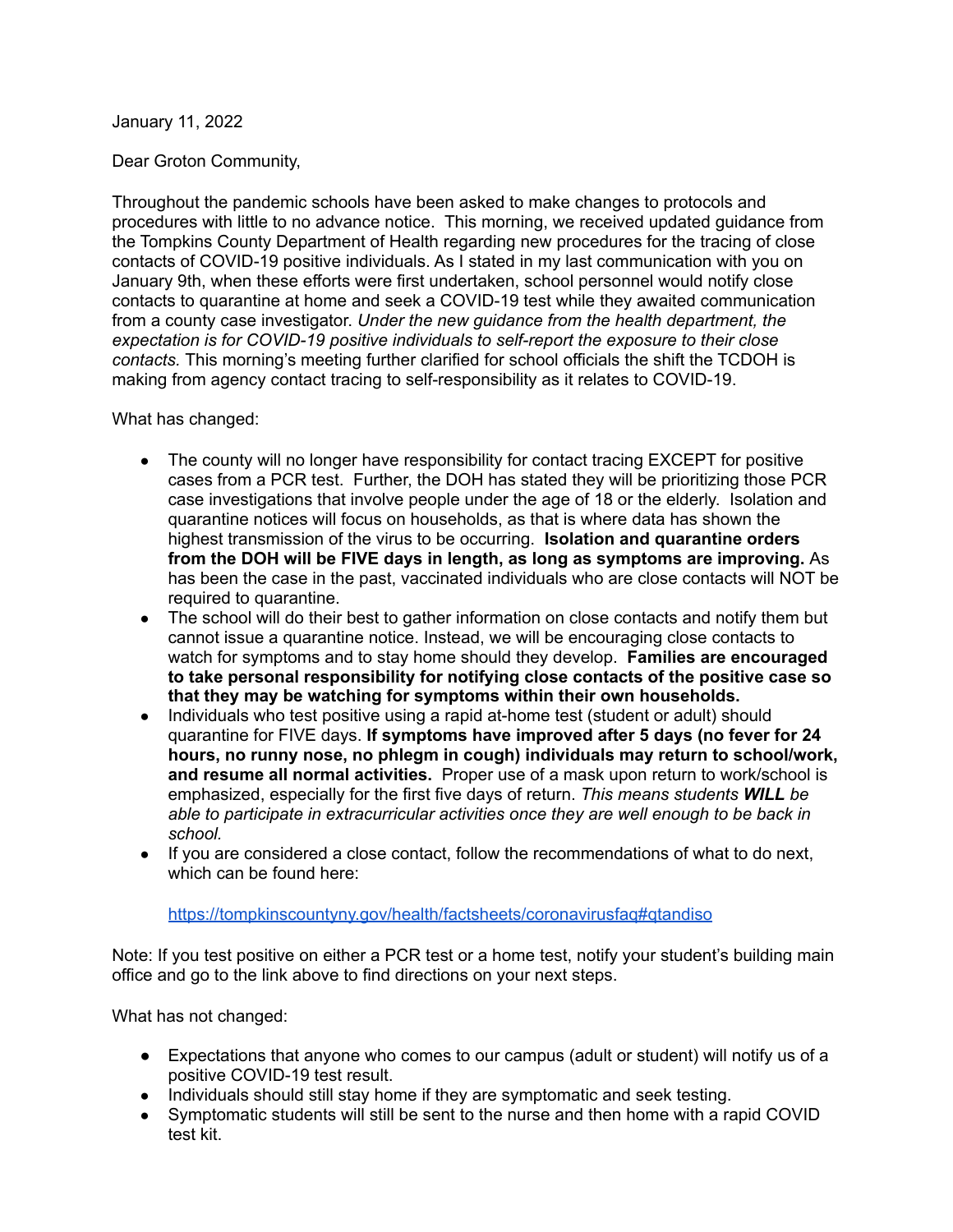● Notifications of a positive result on a COVID-19 **PCR** test will come from the county health department. The county health department will conduct positive case investigations based on the priorities mentioned in preceding paragraphs of this letter.

Our process:

- We will be doing our best to continue to notify you **via email** when we are made aware if you and/or your student was identified by someone who tested positive via an at-home rapid COVID test based upon an in-school event. We ask that you recognize that given the rising number of positive cases, we may not always hear about a case until the five day quarantine period has passed and, therefore, you may not receive any notice of having been a close contact.
- You will be responsible to monitor yourself and/or your student for symptoms.
- Should symptoms occur, you should stay home, isolate, and seek a COVID-19 test as soon as you are able to do so.
- **● The District has rapid home COVID tests available should your student be identified as a close contact and you wish to test them at home. Please contact the building principal to have access to a test. We can send them home with your student, or you can pick up a test kit in the main office that your student attends.**

The District has placed an updated FAQ document on the website for you to access, should you want further clarification on the new guidelines.

**PLEASE BE AWARE** that it is highly unlikely that this is the final change that will be made in these procedures. But, be assured that we will continue to notify you of changes as soon as we are able.

Sincerely, Margo Martin **Superintendent** Groton CSD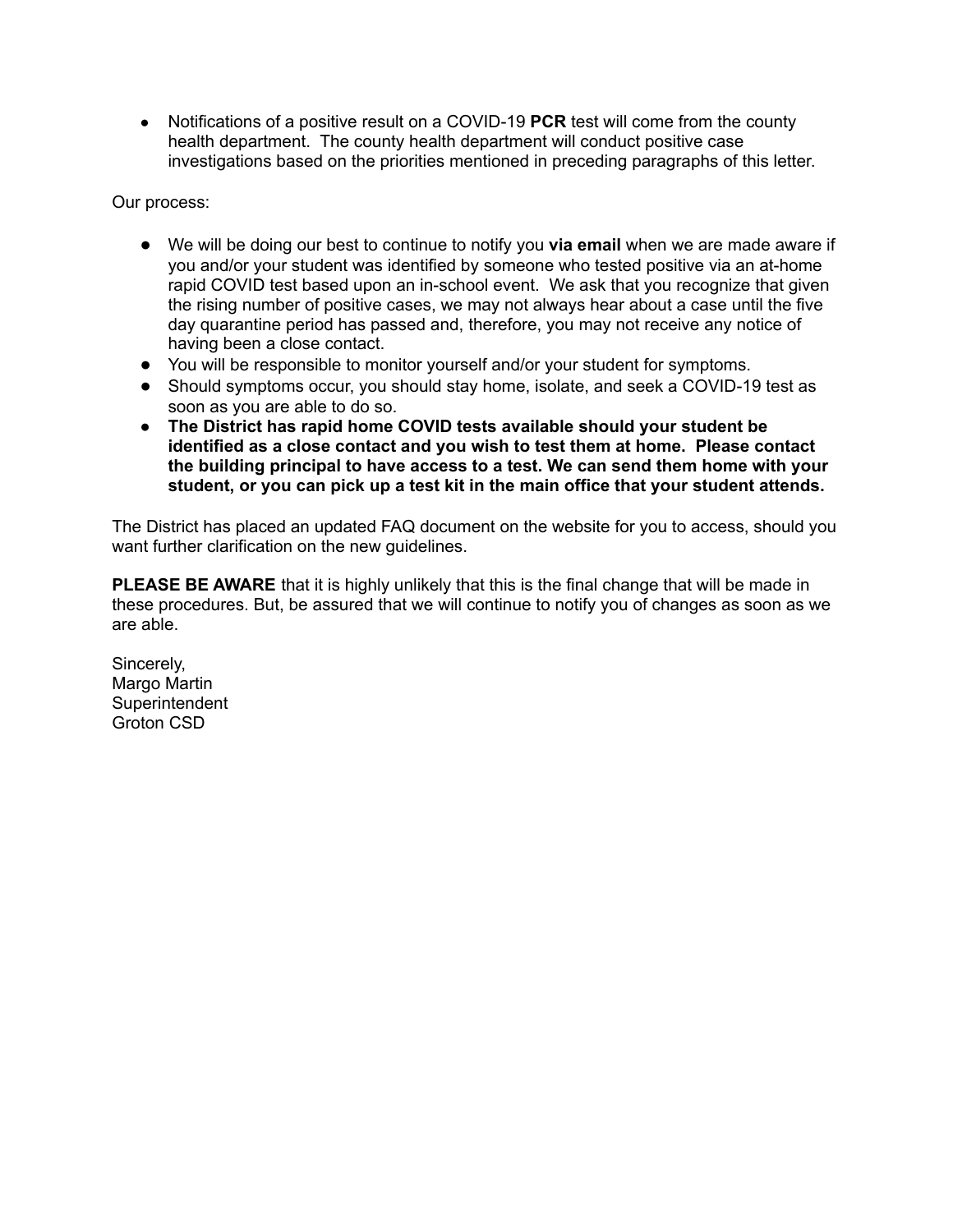# OLD MESSAGES

## October 7, 2021

Good morning. This is a message from Margo Martin, Superintendent of the Groton Central School District. Last evening, the Tompkins County Department of Health reported that a Groton student tested positive for COVID. This student does not attend programming on our campus, but does come into the Jr-Sr High building to wait for a bus. However, given the fact the student has not been in school since September 24th, the DOH advised us we did not have any need for contact tracing.

I want to assure our school community that we are taking all necessary steps to protect staff and students and communicate closely with the Health Department. We continue to urge everyone to wear your mask when social distancing cannot be maintained, and wash your hands well and often.

If you have any additional concerns, please contact your building level principal, or myself, by calling the district office. We will continue to monitor this situation and provide any necessary updates, as the health, safety and well-being of our entire school community continues to be of top priority to us.

Sincerely,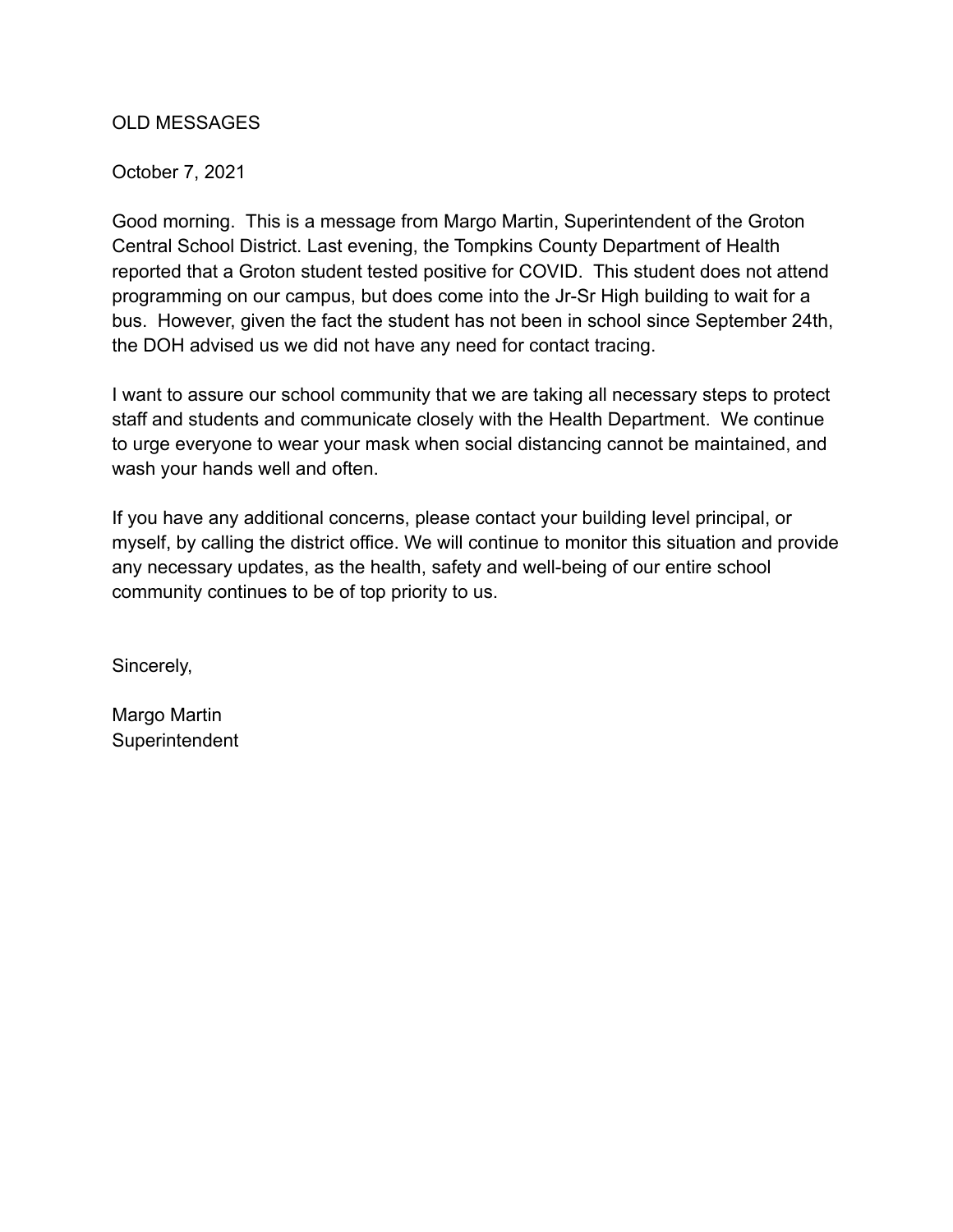October 5, 2021

Good morning. This is a message from Margo Martin, Superintendent of the Groton Central School District. A short while ago we received confirmation from the Tompkins County Department of Health that a student at the Groton elementary building tested positive for COVID. The last day the student was in the building was on Friday, October 1st. We anticipate the County Health Department will be completing the contact tracing investigation and will be notifying all individuals who were close contacts in the very near future. As a preemptive measure, we have contacted all families involved to make them aware that their child was a close contact of the positive case.

I want to assure our school community that we are taking all necessary steps to protect staff and students and communicate closely with the Health Department. We continue to urge everyone to wear your mask when social distancing cannot be maintained, and wash your hands well and often.

If you have any additional concerns, please contact your building level principal, or myself, by calling the district office. We will continue to monitor this situation and provide any necessary updates, as the health, safety and well-being of our entire school community continues to be of top priority to us.

Sincerely,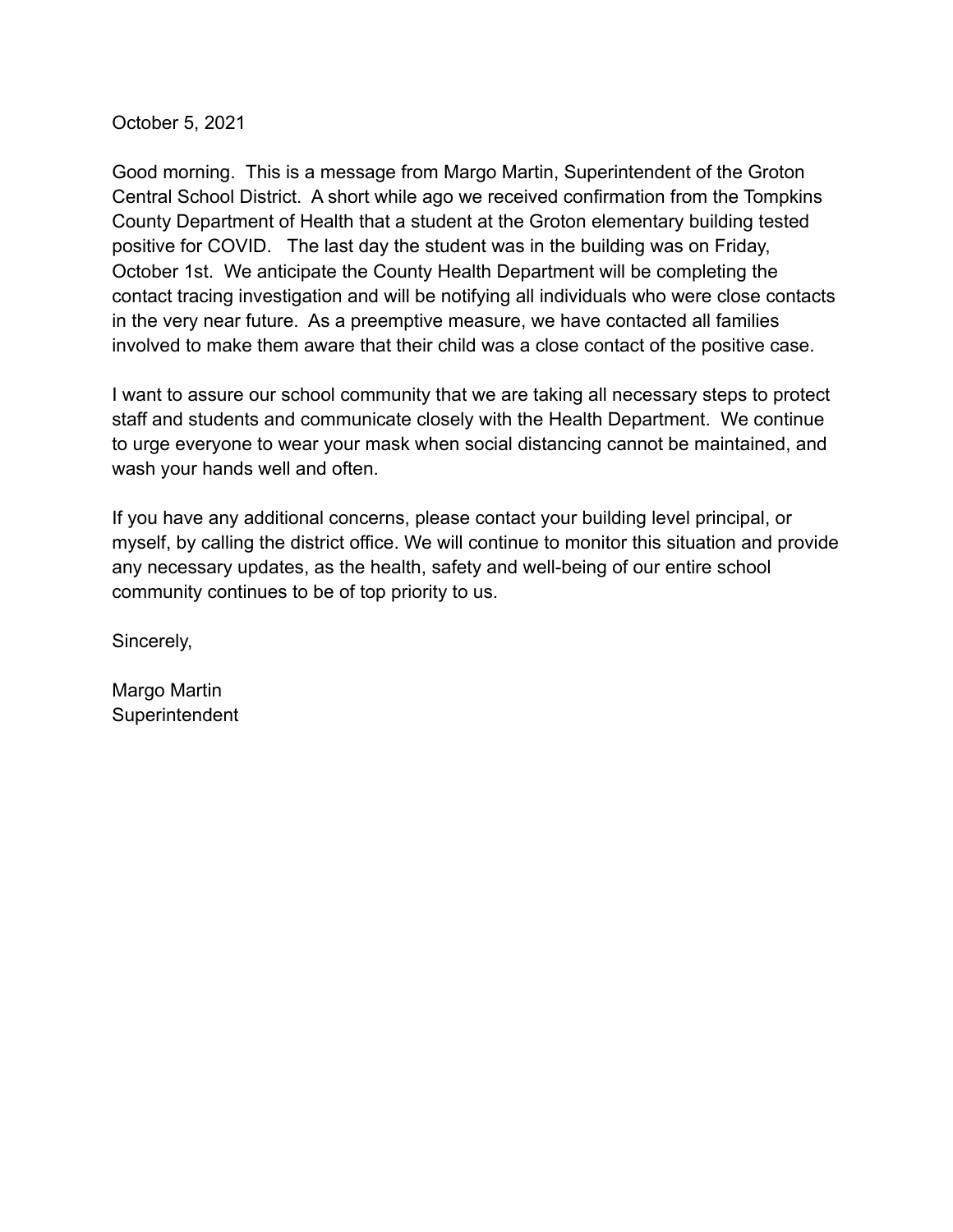October 2, 2021

Good afternoon. This is a message from Margo Martin, Superintendent of the Groton Central School District. A short while ago we received confirmation from the Tompkins County Department of Health that three students at the Groton Jr-Sr High building tested positive for COVID. The last day for the first student was September 24th. For the second two, who are a family unit, the last day of attendance was September 27th. We anticipate the County Health Department will be completing the contact tracing investigation and will be notifying all individuals who were close contacts in the very near future. As a preemptive measure, we have contacted all families involved to make them aware that their child was a close contact of the positive cases.

I want to assure our school community that we are taking all necessary steps to protect staff and students and communicate closely with the Health Department. We continue to urge everyone to wear your mask when social distancing cannot be maintained, and wash your hands well and often.

If you have any additional concerns, please contact your building level principal, or myself, by calling the district office. We will continue to monitor this situation and provide any necessary updates, as the health, safety and well-being of our entire school community continues to be of top priority to us.

Sincerely,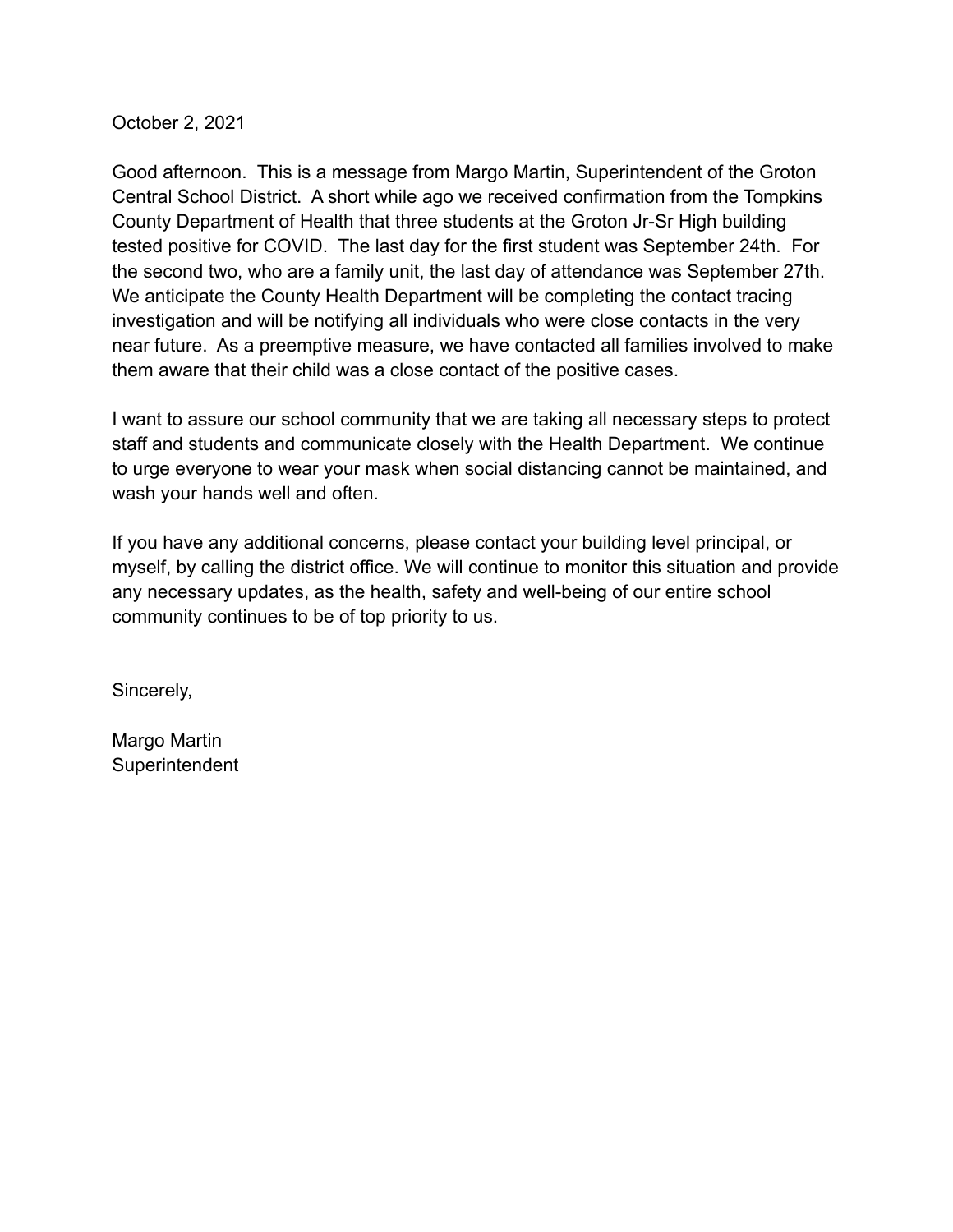October 1, 2021

Good morning. This is a message from Margo Martin, Superintendent of the Groton Central School District. A short while ago we received confirmation from the Tompkins County Department of Health that a student at the Groton Jr-Sr High building tested positive for COVID. The last day that student was in the building was on September 27, 2021. We anticipate the County Health Department will be completing the contact tracing investigation and will be notifying all individuals who were close contacts in the very near future. As a preemptive measure, we have contacted all families involved to make them aware that their child was a close contact of the positive case.

I want to assure our school community that we are taking all necessary steps to protect staff and students and communicate closely with the Health Department. We continue to urge everyone to wear your mask when social distancing cannot be maintained, and wash your hands well and often.

If you have any additional concerns, please contact your building level principal, or myself, by calling the district office. We will continue to monitor this situation and provide any necessary updates, as the health, safety and well-being of our entire school community continues to be of top priority to us.

Sincerely, Margo Martin **Superintendent**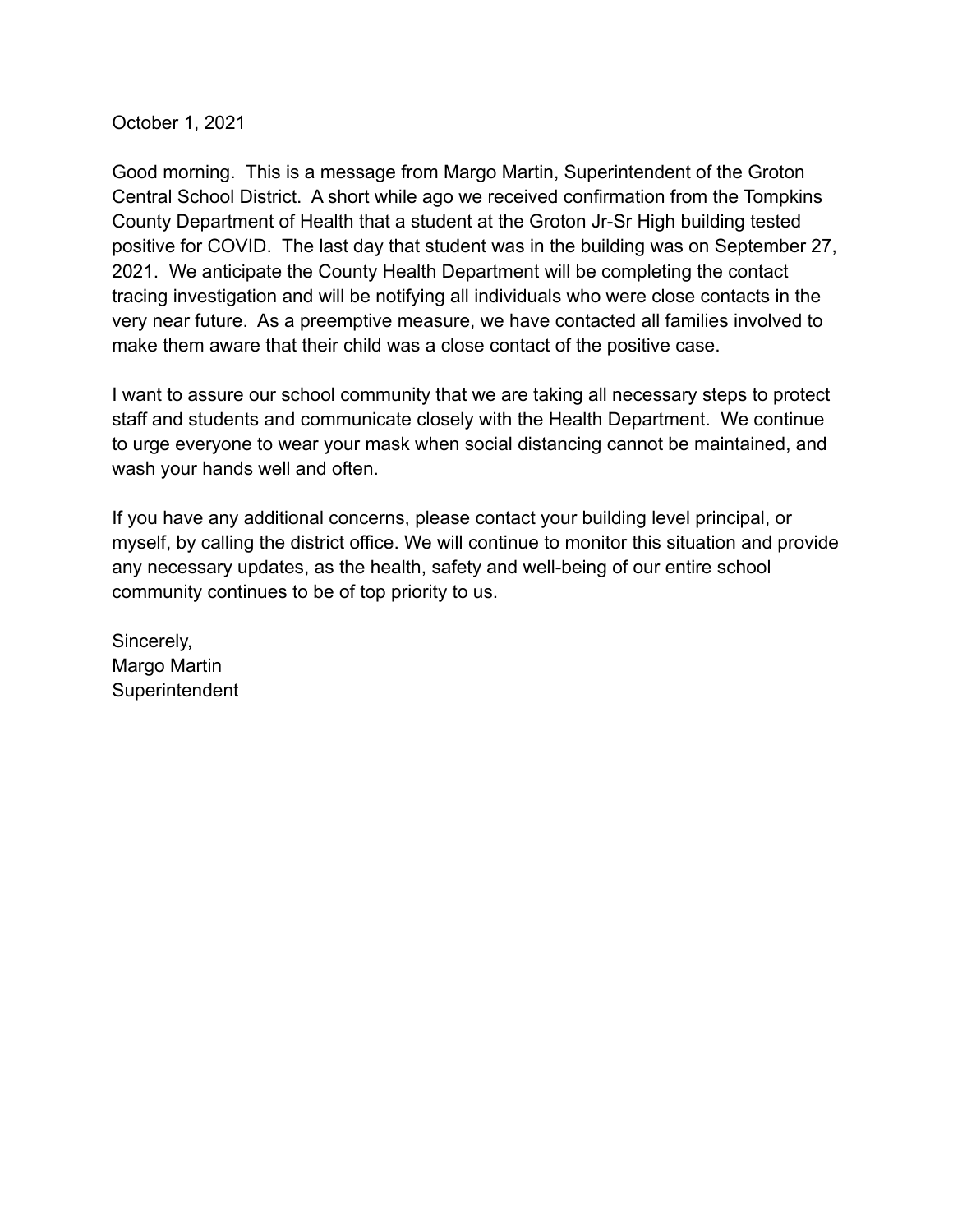September 22, 2021

Good evening. This is a message from Margo Martin, Superintendent of the Groton Central School District. A short while ago we received confirmation that a student at the Groton Jr-Sr High building tested positive for COVID. The last day that student was in the building was on Monday, September 20th. We anticipate the County Health Department will be completing the contact tracing investigation and will be notifying all individuals who were close contacts in the very near future. As a preemptive measure, we have contacted all families involved to make them aware that their child was a close contact of the positive case.

I want to assure our school community that we are taking all necessary steps to protect staff and students and communicate closely with the Health Department. We continue to urge everyone to wear your mask when social distancing cannot be maintained, and wash your hands well and often.

If you have any additional concerns, please contact your building level principal, or myself, by calling the district office. We will continue to monitor this situation and provide any necessary updates, as the health, safety and well-being of our entire school community continues to be of top priority to us.

Sincerely, Margo Martin **Superintendent**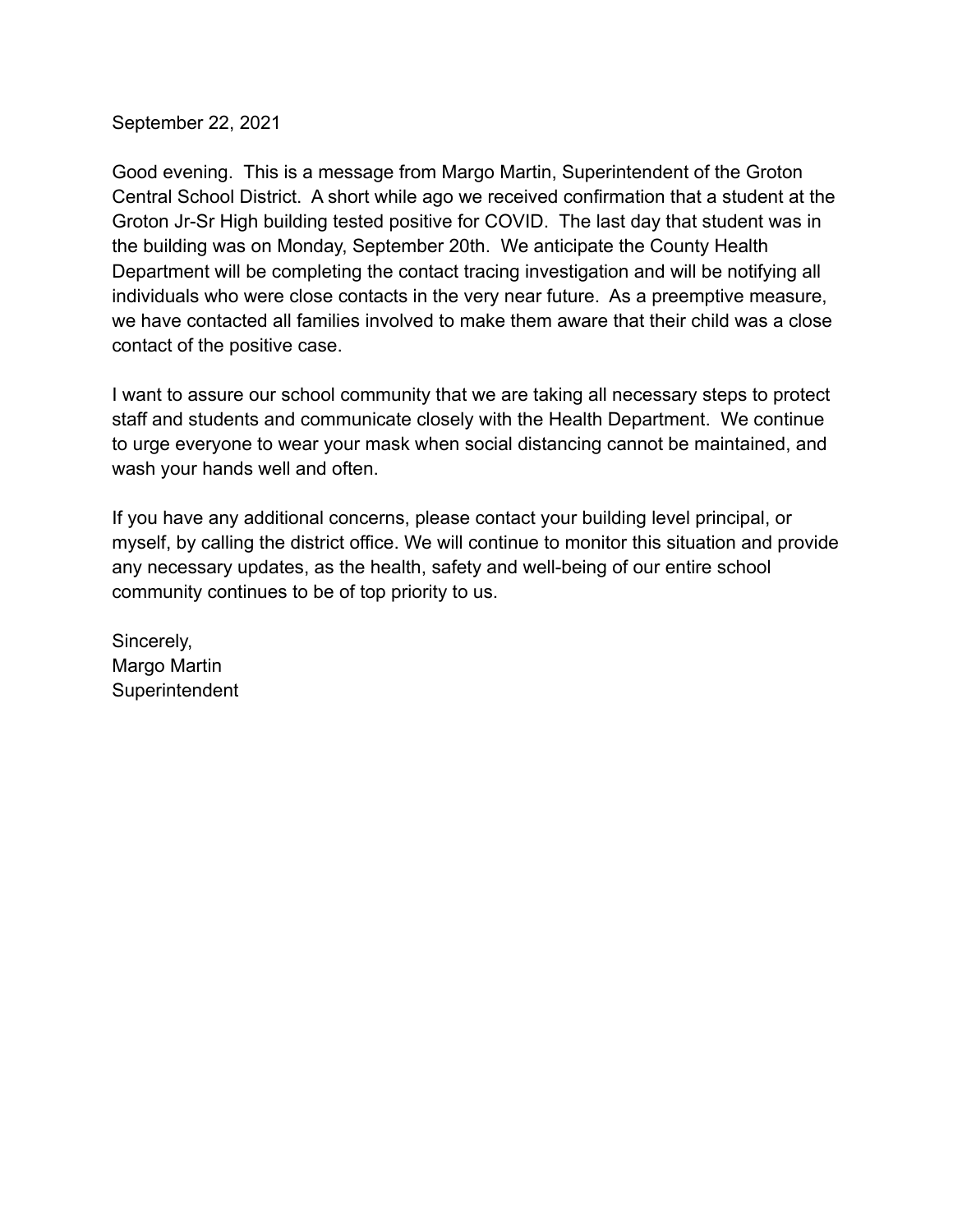September 15, 2021

Good evening. This is a message from Margo Martin, Superintendent of the Groton Central School District. A short while ago we received confirmation from the Tompkins County Department of Health that a student at the Groton elementary building tested positive for COVID. The last day that student was in the building was on Friday, September 10th. We anticipate the County Health Department will be completing the contact tracing investigation and will be notifying all individuals who were close contacts in the very near future. As a preemptive measure, we have contacted all families involved to make them aware that their child was a close contact of the positive case.

I want to assure our school community that we are taking all necessary steps to protect staff and students and communicate closely with the Health Department. We continue to urge everyone to wear your mask when social distancing cannot be maintained, and wash your hands well and often.

If you have any additional concerns, please contact your building level principal, or myself, by calling the district office. We will continue to monitor this situation and provide any necessary updates, as the health, safety and well-being of our entire school community continues to be of top priority to us.

Sincerely,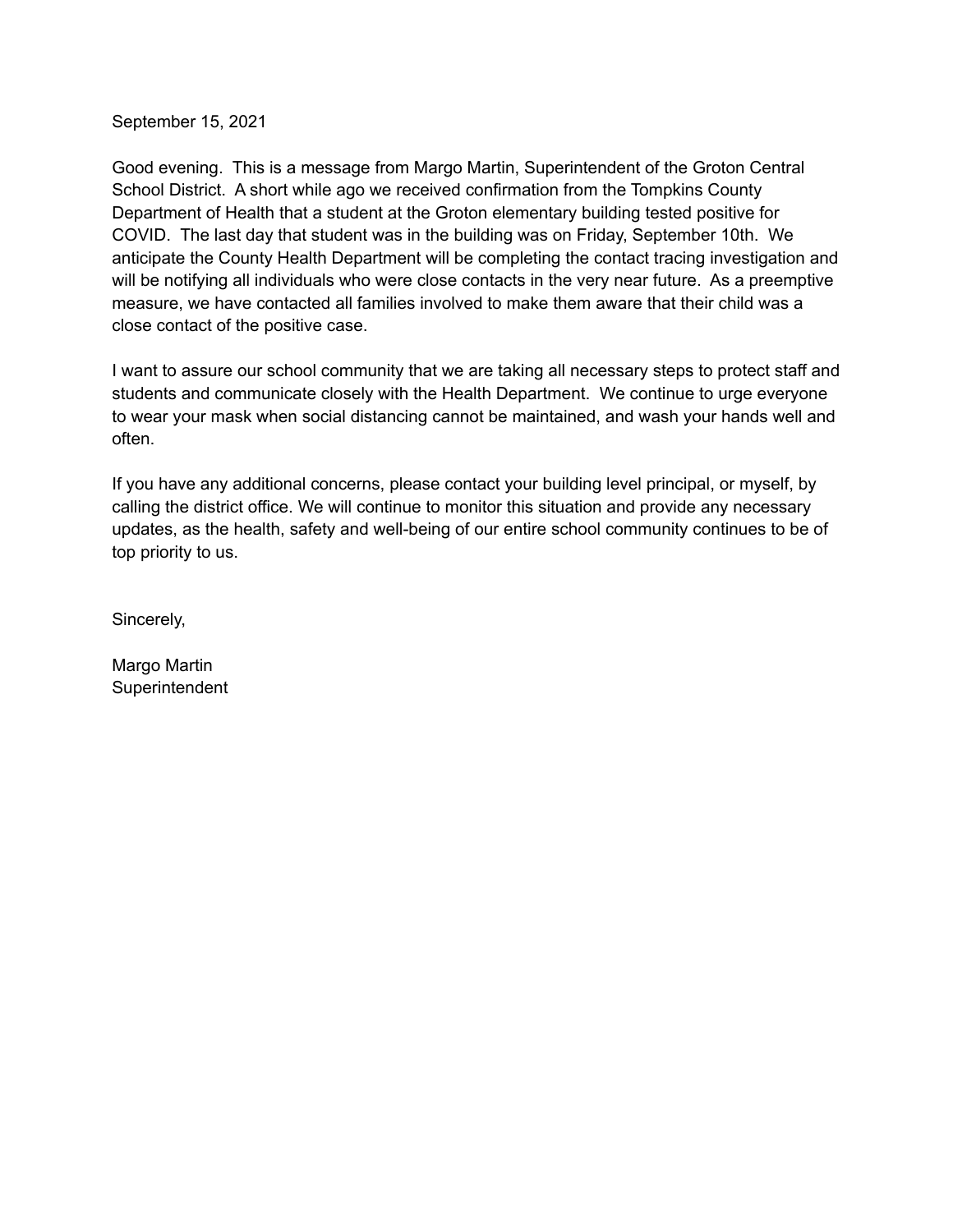September 13, 2021

Good afternoon. This is a message from Margo Martin, Superintendent of the Groton Central School District. A short while ago we received confirmation from the Tompkins County Department of Health that a student at the Groton Jr-Sr High building tested positive for COVID. The last day that student was in the building was on Thursday, September 9th. We anticipate the County Health Department will be completing the contact tracing investigation and will be notifying all individuals who were close contacts in the very near future. As a preemptive measure, we have contacted all families involved to make them aware that their child was a close contact of the positive case.

I want to assure our school community that we are taking all necessary steps to protect staff and students and communicate closely with the Health Department. We continue to urge everyone to wear your mask when social distancing cannot be maintained, and wash your hands well and often.

If you have any additional concerns, please contact your building level principal, or myself, by calling the district office. We will continue to monitor this situation and provide any necessary updates, as the health, safety and well-being of our entire school community continues to be of top priority to us.

Sincerely,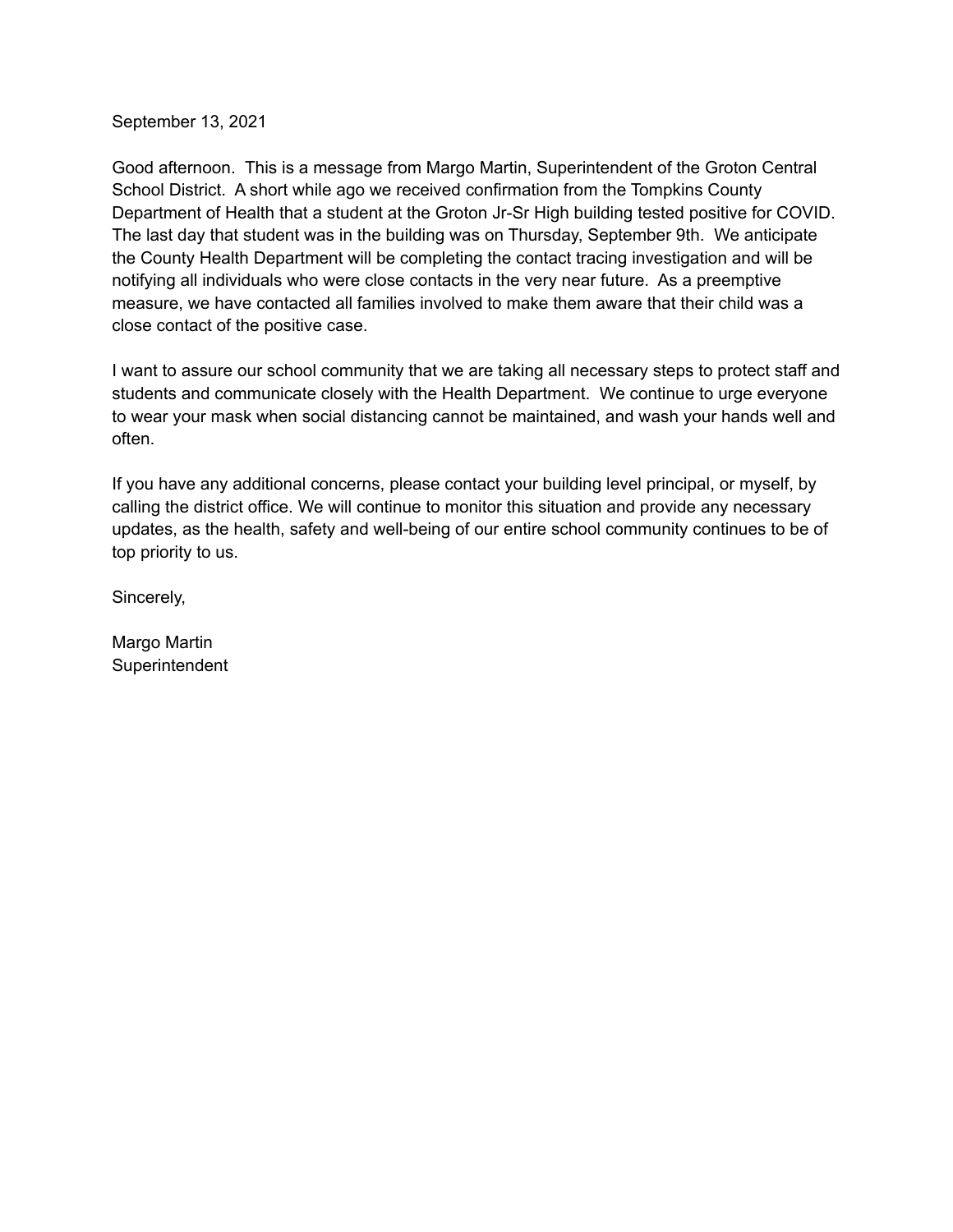## September 7, 2021

Good afternoon! This is a message from Margo Martin, Superintendent of the Groton Central School District, with important information regarding the first day of school, scheduled for September 8, 2021. Just a reminder that face coverings will be required indoors throughout the instructional day. As such, we ask you send your child to school prepared to wear face coverings throughout the day, except when outdoors for PE or recess, eating, singing, or playing a wind instrument. The school will provide masks for anyone who is in need of one. Students riding the bus will also need face coverings - Our drivers will have extras available should your child be in need.

# *I also wanted to remind all families that we need a completed Health Screening*

*Acknowledgement form for each of your students.* As I mentioned in my call last week, the district will not be collecting daily attestation forms from families for the 2021-2022 school year. Instead, we will be requiring every faculty, staff and family to sign a one-time Health Screening Acknowledgement form for EACH child whereby they commit to completing a health screening daily before coming to school. The actual screening to be completed includes the following questions, and should be answered **every day** for each child in the household: (NOTE: It does NOT have to be submitted electronically to the school.)

- a) Does my child have a temperature of greater than 100.4 degrees fahrenheit?
- b) Has my child been a close contact to anyone who has tested positive for COVID in the past 10 days?
- c) Is my child displaying any COVID-related symptoms (runny nose, cough, fever, headache, sore throat, nausea)?

If you answer 'yes' to any of these questions, please see below for determining whether your child should attend school for that day:

- Students with a fever need to refrain from attending school until they are symptom free for 24 hours.
- Students displaying COVID-related symptoms should be tested before returning to school.
- Students who have been in close contact with a positive COVID case **and are vaccinated** may attend school unless they begin to develop symptoms.
- Students who are **not vaccinated** and have been in close contact with a positive COVID case will need to be cleared through the Department of Health's contact tracing before they can return to school.

*Please click on the link below and complete a Health Screening Acknowledgment form for EACH of your child(ren) and submit them via the Google form prior to the first day of school (September 8, 2021).* You can also get a paper copy of the Acknowledgment form by contacting the main office of the building your child attends.

Should you have any questions regarding this matter, please contact your child's building principal. I look forward to seeing your students tomorrow!

*Health Screening [Acknowledgment](https://forms.gle/cfVWHSTGrmjTdcDGA) Link*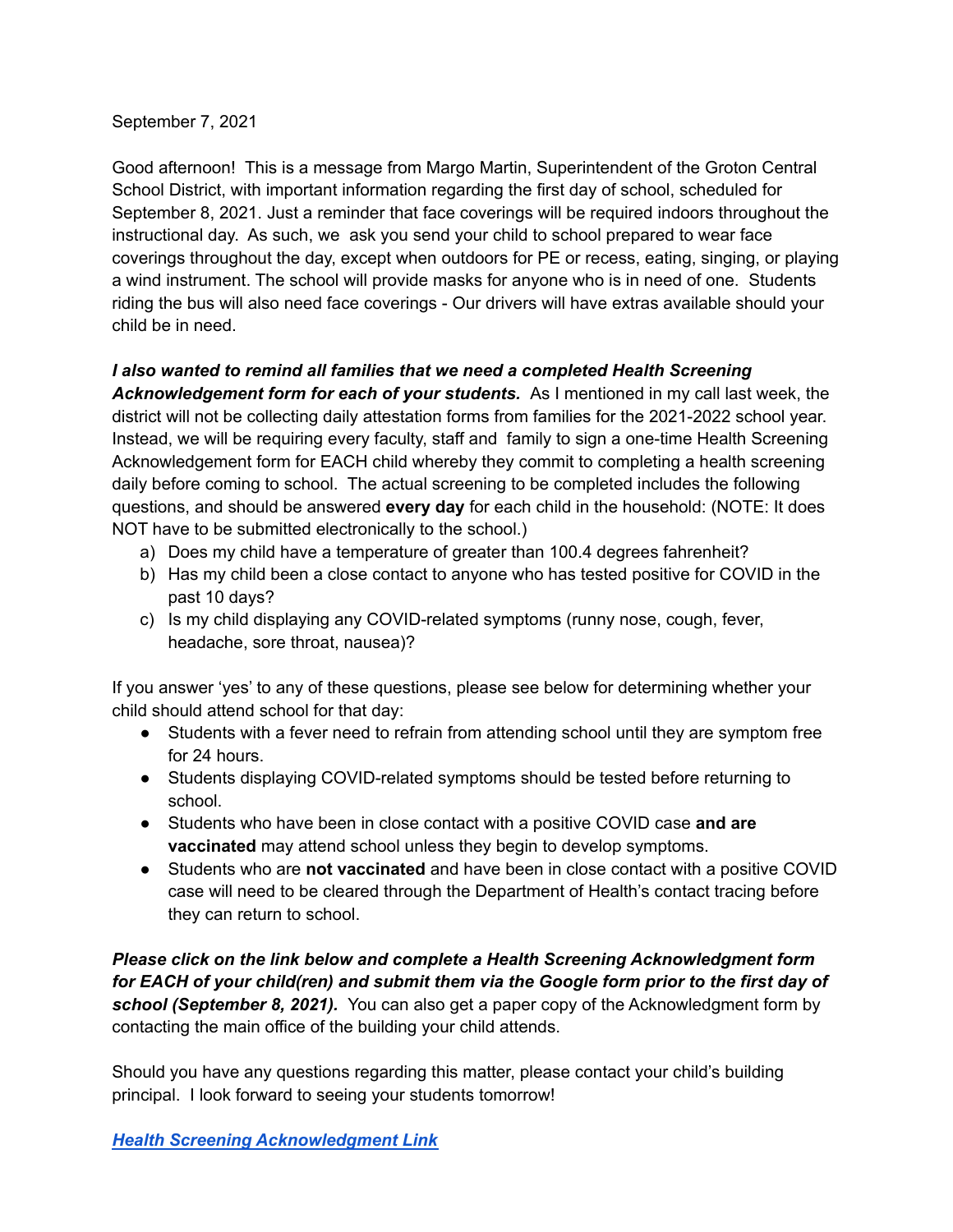## August 30, 2021

Good afternoon! This is a message from Margo Martin, Superintendent of the Groton Central School District, with important information regarding the first day of school, scheduled for September 8, 2021. Last week, Governor Hochul mandated face coverings be worn at all times within the UPK-12 school setting (indoors). As was the case last year, we ask you send your child to school prepared to wear face coverings throughout the day, except when outdoors for PE or recess, eating, singing, or playing a wind instrument. The school will provide masks for anyone who is in need of one.

In compliance with Department of Health guidelines, the district will not be collecting daily attestation forms from families for the 2021-2022 school year. Instead, we will be requiring every faculty, staff and family to sign a one-time Health Screening Acknowledgement form for EACH child whereby they commit to completing a health screening daily before coming to school. The actual screening to be completed includes the following questions, and should be answered **every day** for each child in the household: (NOTE: It does NOT have to be submitted electronically to the school.)

- a) Does my child have a temperature of greater than 100.4 degrees fahrenheit?
- b) Has my child been a close contact to anyone who has tested positive for COVID in the past 10 days?
- c) Is my child displaying any COVID-related symptoms (runny nose, cough, fever, headache, sore throat, nausea)?

If you answer 'yes' to any of these questions, please see below for determining whether your child should attend school for that day:

- Students with a fever need to refrain from attending school until they are symptom free for 24 hours.
- Students displaying COVID-related symptoms should be tested before returning to school.
- Students who have been in close contact with a positive COVID case **and are vaccinated** may attend school unless they begin to develop symptoms.
- Students who are **not vaccinated** and have been in close contact with a positive COVID case will need to be cleared through the Department of Health's contact tracing before they can return to school.

*Please click on the link below and complete a Health Screening Acknowledgment form for EACH of your child(ren) and submit them via the Google form prior to the first day of school (September 8, 2021).* You can also get a paper copy of the Acknowledgment form by contacting the main office of the building your child attends.

Should you have any questions regarding this matter, please contact your child's building principal. I look forward to seeing your students next week!

*Health Screening [Acknowledgment](https://forms.gle/cfVWHSTGrmjTdcDGA) Link*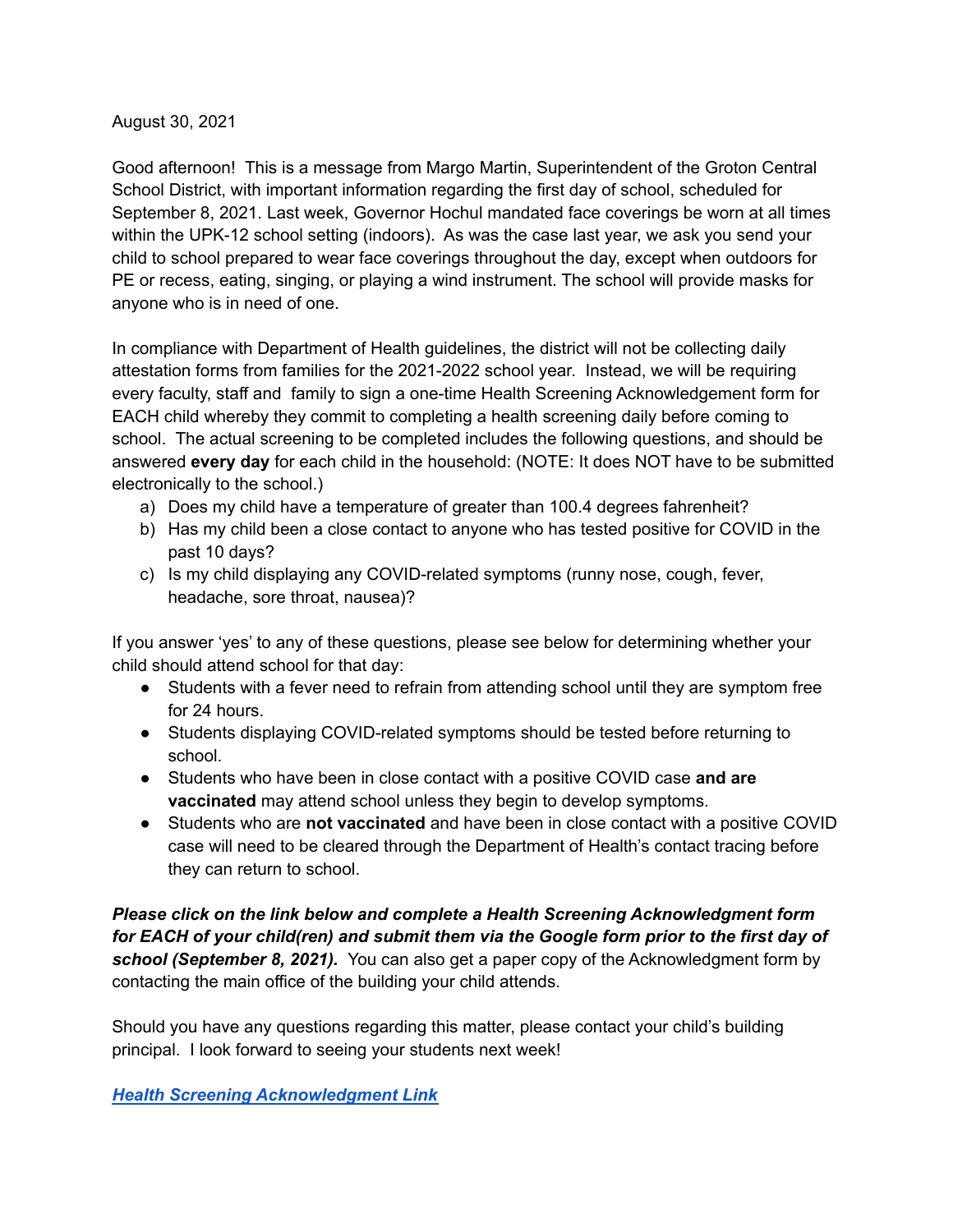## August 2nd, 2021

Good afternoon! This is Margo Martin, Superintendent of the Groton Central School District with a message regarding the start of school in September. Although this is not how I envisioned beginning the 2021-2022 school year, I believe I need to share reopening "guidance" from NYSED and the Department of Health (DOH) as I understand it to date.

First and foremost, may I express the excitement we are feeling here at Groton in preparing for full day, in-person instruction for *all* of our students come the first day of school, scheduled for **Wednesday, September 8, 2021.** We will be back on our traditional school schedules that were in place prior to COVID; the Jr-Sr High will have an instructional day of 8:00am - 2:45pm and GES will run from 8:40am - 3:08pm. Postcards were mailed out to all residents about two weeks ago asking for family intent to utilize school transportation, as well as provide updated pick-up and drop-off locations. If you have not done so already, please return those cards to your child's respective building office as soon as possible. We will be sending out finalized bus runs with pick-up and drop-off times to all families the week of August 23rd.

Although we have yet to receive any formal reopening guidance from either the governor or the state DOH, we have been advised to start planning with present CDC guidelines in mind. As such, COVID protocols and requirements will be determined based upon each locality's level of positivity rate at the time of reopening, but may very well include the following:

- Face coverings for all faculty, staff and students throughout the school day regardless of vaccination status when social distancing of 6' cannot be maintained. Presently, there is no requirement to maintain social distancing within the classrooms and we anticipate being able to hold full classes in all content areas.
- Face coverings for all students using school transportation, although there will not be a limit on the number of students allowed per bus.
- Face coverings for any indoor after-school events, including sports, extracurricular clubs, etc. The CDC calls for face coverings for athletes as tolerated by the athlete, given the nature of the event. Our IAC league may once again be implementing universal guidance for athletic contests, but I have yet to hear anything regarding this. **I do know that as of today, spectators will be allowed at all events, with an expectation of wearing face coverings if the event is indoors.** Outdoor events do NOT require face coverings as of this writing.
- Continuance of cleaning and disinfecting daily in school spaces.

Further, based upon the gaps that have evolved from remote learning, the Governor and NYSED have both expressed the expectation of having *all* students return to an in-person instructional model. As such, we do not have plans to offer a remote learning model this coming school year. Should the pandemic elevate to the point we are asked to shut down for a period of time, we will have a remote learning model contingency plan, but it will only be used if we are unable to provide in-person instruction. Parents who would like to continue to educate their students from home can do so by filing a home schooling plan through our TST-BOCES. If you are interested in pursuing this option for your child, and need assistance in who to contact to